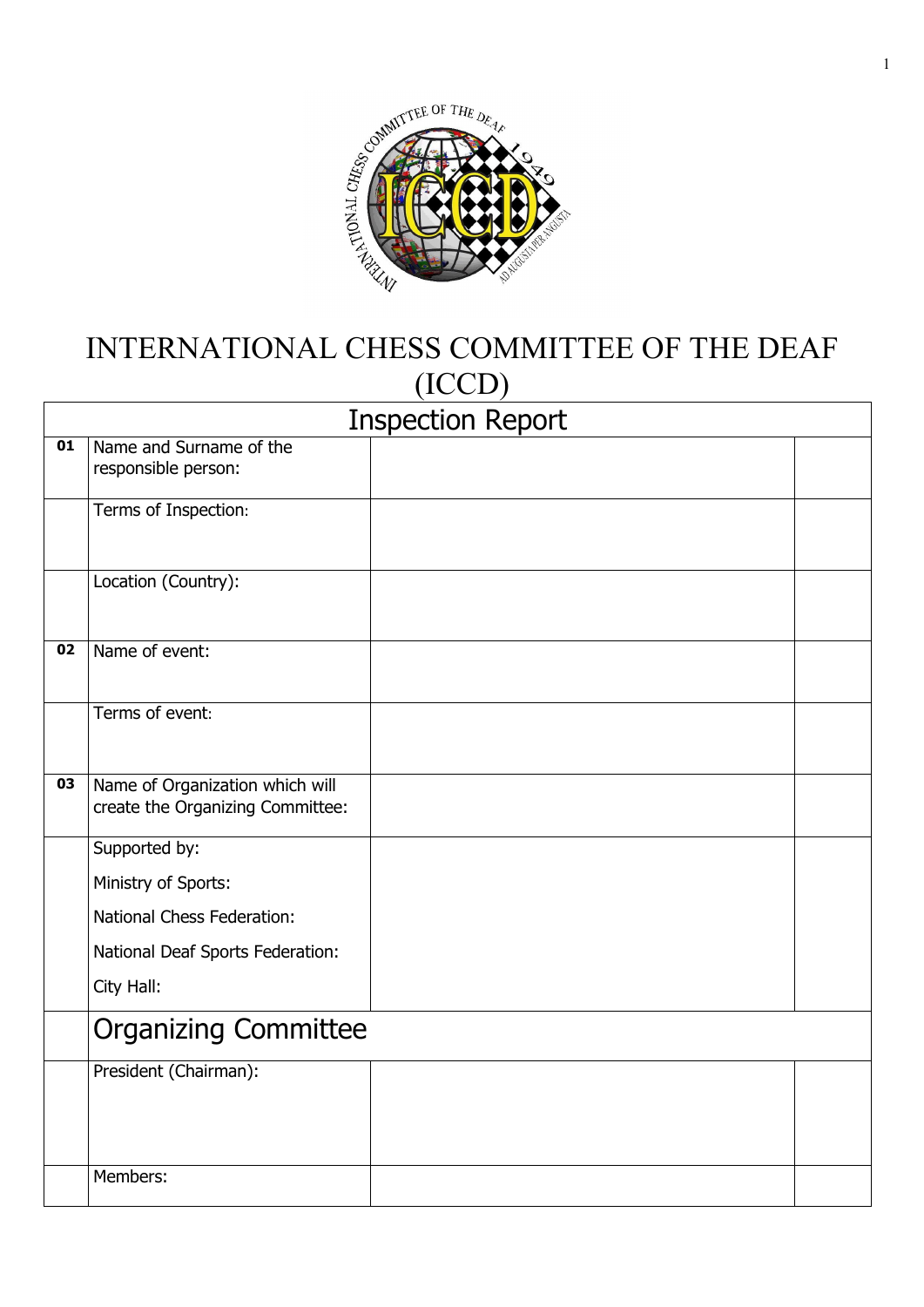|                                              | Chief Arbiter FIDE:           |  |
|----------------------------------------------|-------------------------------|--|
|                                              |                               |  |
|                                              | Deputy of Chief Arbiter:      |  |
|                                              |                               |  |
| 04                                           | Regulations                   |  |
|                                              | Number of competition days:   |  |
|                                              | Program:                      |  |
|                                              | Number of rounds:             |  |
|                                              |                               |  |
|                                              | <b>Technical Regulations:</b> |  |
|                                              |                               |  |
|                                              | Team Roster:                  |  |
|                                              |                               |  |
| $\overline{\overline{\mathbf{0}}\mathbf{5}}$ |                               |  |
|                                              | <b>Preliminary Entry:</b>     |  |
|                                              | By name Entry:                |  |
|                                              |                               |  |
| 06                                           | Accommodation                 |  |
| $\mathsf{a}$                                 | Hotels:                       |  |
|                                              |                               |  |
| $\sf b$                                      | Address:                      |  |
|                                              |                               |  |
|                                              |                               |  |
| С                                            | Maximum number of rooms:      |  |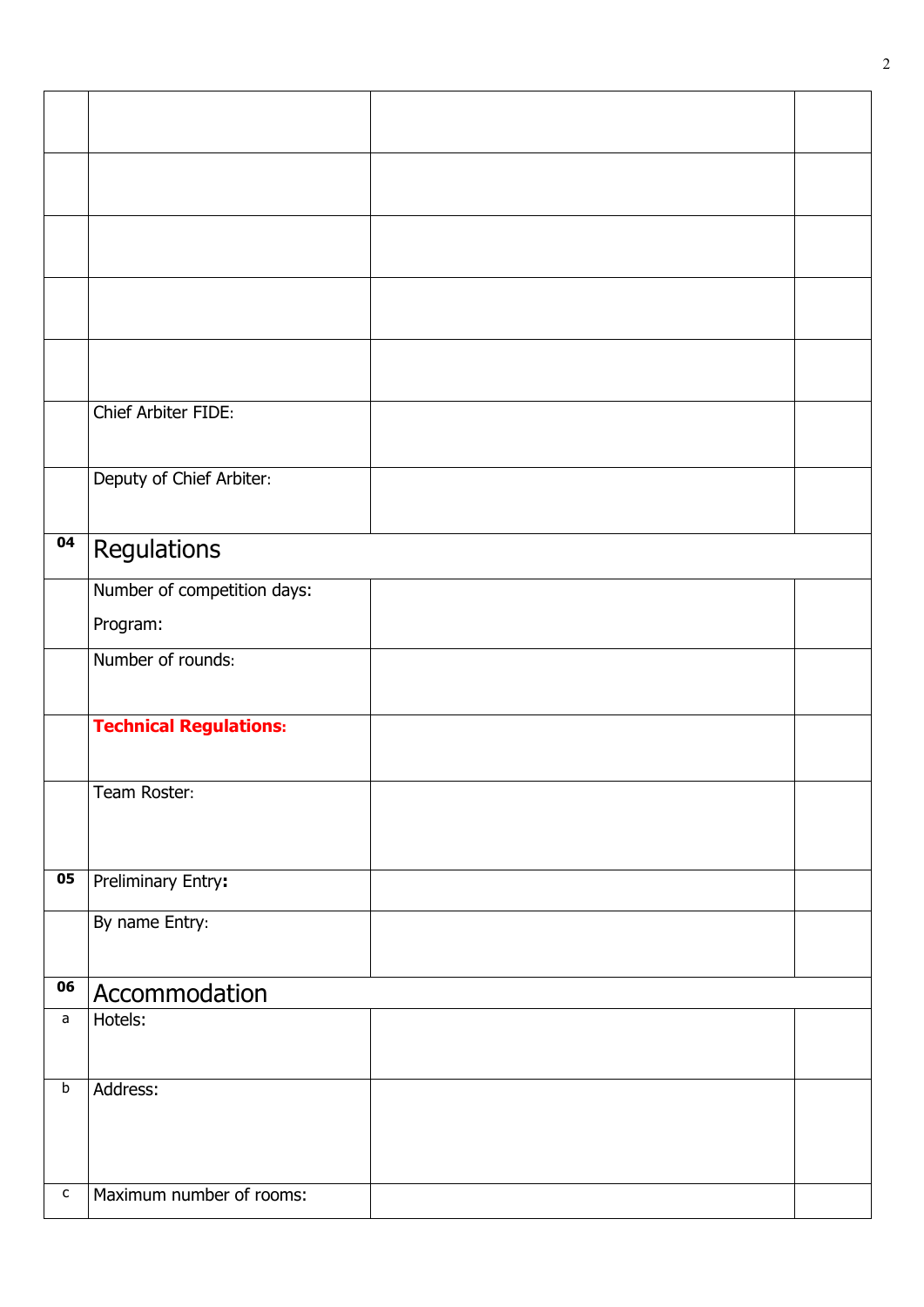| $\overline{\mathsf{d}}$ | Type of rooms:                      |  |
|-------------------------|-------------------------------------|--|
|                         |                                     |  |
|                         | Single room (services information): |  |
|                         |                                     |  |
|                         | Price:                              |  |
|                         |                                     |  |
|                         | Double room (services               |  |
|                         | information):                       |  |
|                         | Price:                              |  |
|                         |                                     |  |
|                         |                                     |  |
|                         | Double room (TWIN bedded):          |  |
|                         |                                     |  |
|                         | Price:                              |  |
|                         |                                     |  |
|                         | Triple room (services information): |  |
|                         |                                     |  |
|                         | Price:                              |  |
|                         |                                     |  |
|                         | Sockets:                            |  |
|                         |                                     |  |
|                         | Laundry:                            |  |
|                         |                                     |  |
|                         | Restaurants:                        |  |
|                         |                                     |  |
|                         | Sauna, swimming pool, gym:          |  |
|                         |                                     |  |
|                         | Other:                              |  |
|                         |                                     |  |
| 07                      | <b>Competition Hall</b>             |  |
|                         | <b>Chess Play Rooms Plan:</b>       |  |
| a                       | Size:                               |  |
|                         |                                     |  |
| $\mathsf b$             | Light:                              |  |
|                         |                                     |  |
| $\mathsf{C}$            | Blinds:                             |  |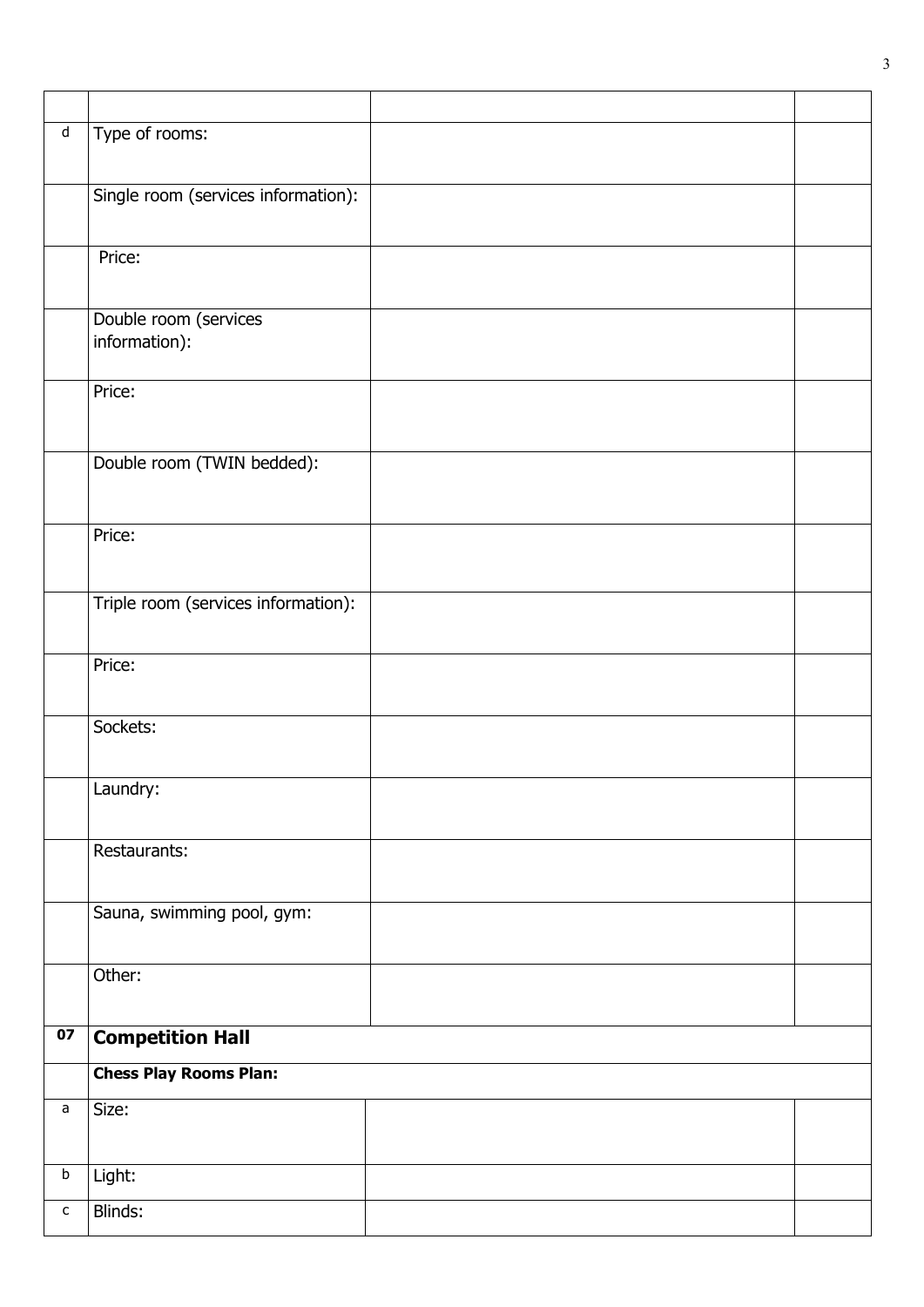| $\sf d$                                             | Tables:                                                                                   |  |
|-----------------------------------------------------|-------------------------------------------------------------------------------------------|--|
| ${\bf e}$                                           | Chairs:                                                                                   |  |
| $\mathsf f$                                         | Chessboards:                                                                              |  |
| g                                                   | Game Clock:                                                                               |  |
| $\boldsymbol{\mathsf{h}}$                           | Chess piece (Chessman):                                                                   |  |
| j.                                                  | Score sheets:                                                                             |  |
| $\sf k$                                             | Spectators:                                                                               |  |
| ${\sf m}$                                           | Smoking area:                                                                             |  |
| n                                                   | WC:                                                                                       |  |
| $\mathsf{o}$                                        | Drinks:                                                                                   |  |
| p                                                   | Referees' Location:                                                                       |  |
| r                                                   | <b>Information Board:</b>                                                                 |  |
|                                                     |                                                                                           |  |
| s                                                   | Protest rooms:                                                                            |  |
| $\sf t$                                             | <b>Bulletins:</b>                                                                         |  |
| u                                                   | <b>Banner:</b>                                                                            |  |
|                                                     | <b>Posters:</b>                                                                           |  |
| $\mathbf{V}$                                        | <b>Countries Flags:</b>                                                                   |  |
|                                                     | FIDE:                                                                                     |  |
|                                                     | ICCD:                                                                                     |  |
|                                                     | <b>Table flags:</b>                                                                       |  |
| W                                                   | Location of the Organizing<br>Committee Head Office:                                      |  |
| $\pmb{\mathsf{X}}$                                  | Office room of the ICCD<br>(should be supplied by<br>computer equipment and<br>Internet): |  |
| y                                                   | Rest room:                                                                                |  |
|                                                     | Technical Meeting room:                                                                   |  |
| $\mathsf{Z}% _{0}^{\prime}=\mathsf{Z}_{0}^{\prime}$ | Flagpoles:                                                                                |  |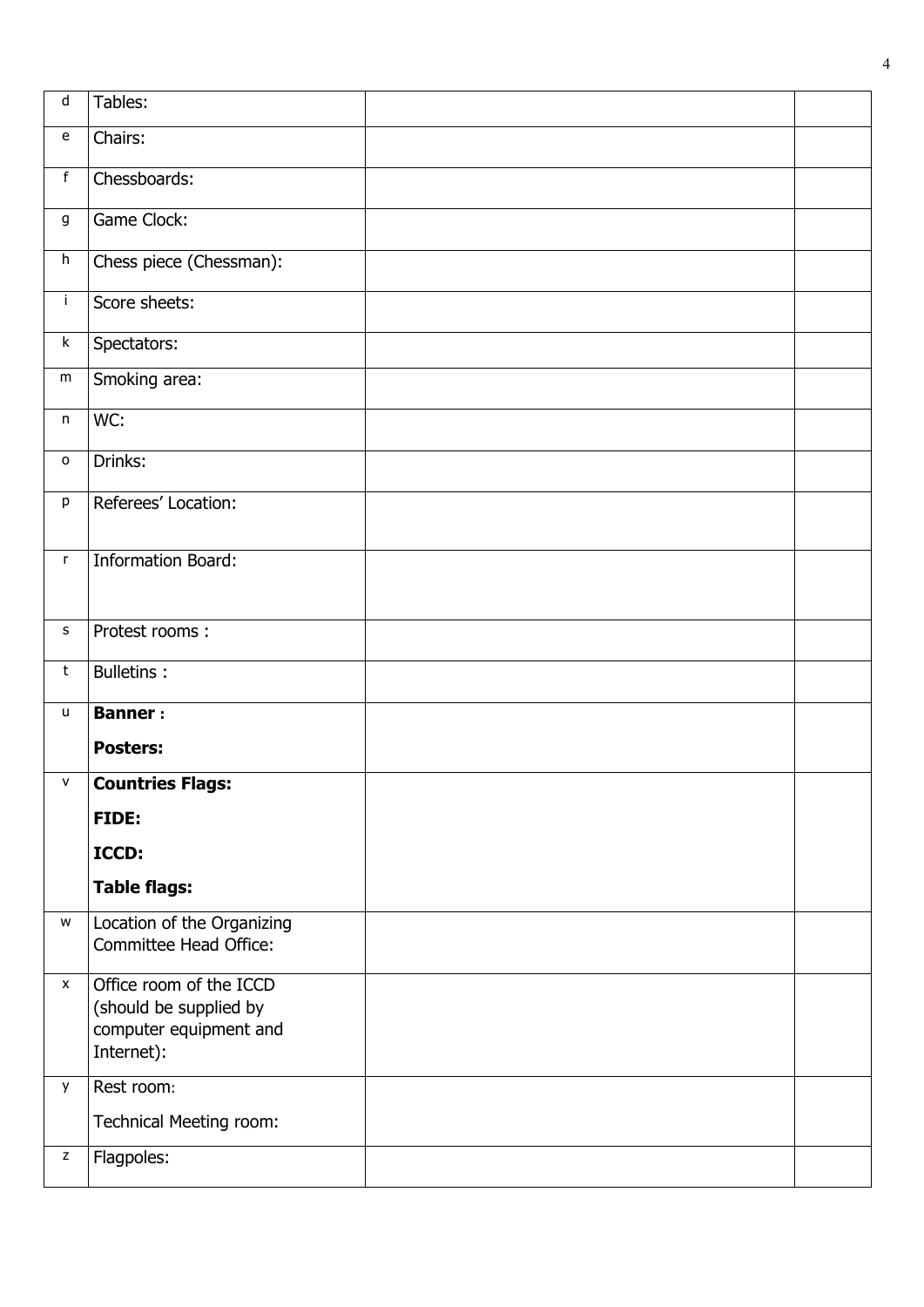| 08                                | <b>Congress Hall</b>                                    |  |
|-----------------------------------|---------------------------------------------------------|--|
| a                                 | Size:                                                   |  |
| $\sf b$                           | Scene:                                                  |  |
| $\mathsf{C}$                      | Sits:                                                   |  |
| $\operatorname{\mathsf{d}}$       | Technical equipment:                                    |  |
| $\mathsf{e}% _{t}\left( t\right)$ | Light:                                                  |  |
| $\overline{f}$                    | Rooms for participants'<br>registration and relaxation: |  |
| g                                 | Note:                                                   |  |
| 09                                | <b>Environment</b>                                      |  |
| a                                 | <b>Sports Facilities:</b>                               |  |
| $\sf b$                           | Local (public) transport:                               |  |
| $\mathsf{C}$                      | <b>Cultural Institutions:</b>                           |  |
| $\operatorname{\mathsf{d}}$       | Local shops:                                            |  |
| $\mathsf{e}% _{t}\left( t\right)$ | Excursions:                                             |  |
| 10                                | <b>Meals:</b><br><b>Place:</b>                          |  |
|                                   | Breakfast: Time                                         |  |
|                                   | Lunch: Time                                             |  |
|                                   | Dinner: Time                                            |  |
|                                   | Note:                                                   |  |
| $\mathbf{11}$                     | <b>Banquet</b>                                          |  |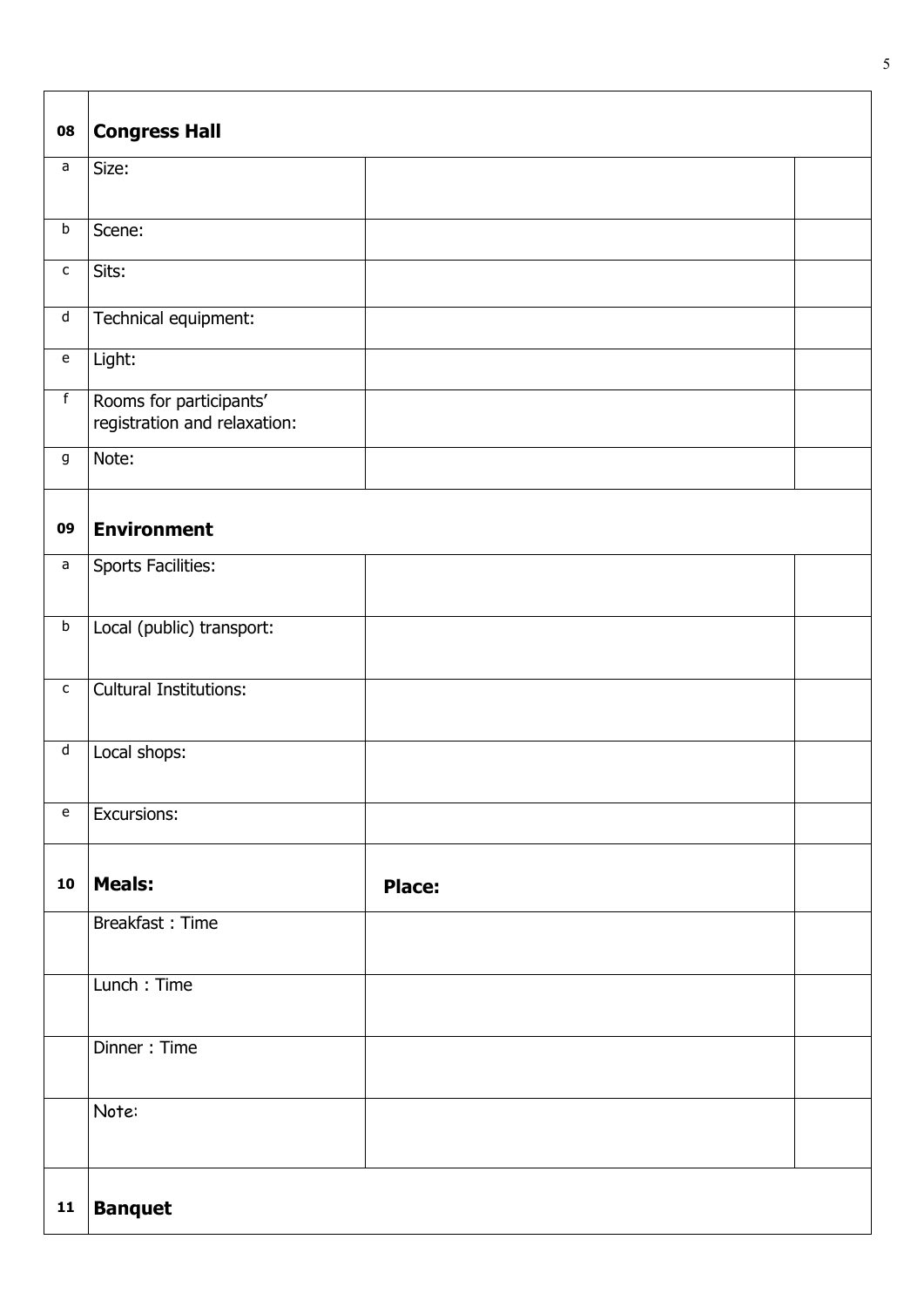| 12                                | <b>Fees</b>                       |             |  |
|-----------------------------------|-----------------------------------|-------------|--|
| a                                 | Participation Fee:                |             |  |
| $\sf b$                           | Accommodation with full board:    |             |  |
| $\mathsf{C}$                      | Accommodation with half<br>board: |             |  |
| d                                 | Accommodation with full board:    |             |  |
|                                   | Delegates:                        |             |  |
|                                   | Tourists:                         |             |  |
| $\mathsf{e}% _{t}\left( t\right)$ | Accommodation with half<br>board: |             |  |
|                                   | Delegates:                        |             |  |
|                                   | Tourists:                         |             |  |
| $\overline{f}$                    | Banquet fee:                      |             |  |
| 13                                | <b>Preliminary Entry</b>          |             |  |
|                                   | Participants:                     |             |  |
|                                   | Delegates:                        |             |  |
|                                   | Tourists:                         |             |  |
| 14                                | <b>Final (by name) Entry</b>      |             |  |
|                                   | Participants:                     |             |  |
|                                   | Delegates:                        |             |  |
|                                   | Tourists:                         |             |  |
|                                   | Deposit payment:                  | Deadline:   |  |
|                                   | Full payment:                     | Deadline:   |  |
|                                   | Currency:                         | <b>Euro</b> |  |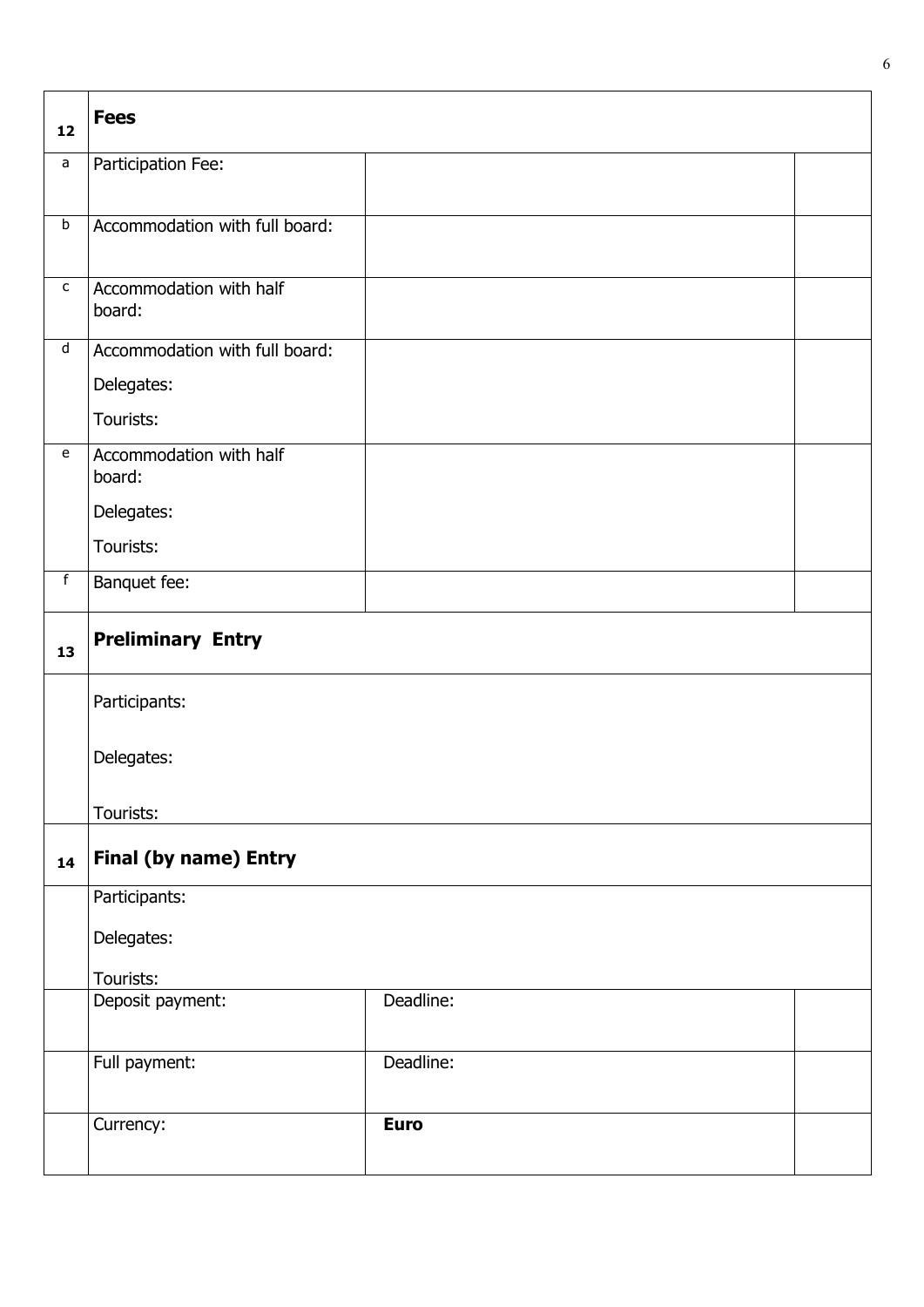|              | <b>Bank Account Details:</b>     |  |
|--------------|----------------------------------|--|
|              |                                  |  |
|              |                                  |  |
|              |                                  |  |
|              | Payment by Credit Card:          |  |
|              |                                  |  |
|              |                                  |  |
|              | Payment in cash upon arrival:    |  |
|              |                                  |  |
|              |                                  |  |
| 15           | <b>Arrival/Departure</b>         |  |
|              | information                      |  |
|              | Airport:                         |  |
|              |                                  |  |
|              | Railway station:                 |  |
|              |                                  |  |
|              | Bus station:                     |  |
|              |                                  |  |
| 16           | <b>Medical Service</b>           |  |
| a            | Medical Service in the Hall:     |  |
|              |                                  |  |
| $\sf b$      | Ambulance (available):           |  |
| $\mathsf{C}$ | Hearing Centre Test (available): |  |
|              |                                  |  |
|              | <b>Cups, Medals, Prizes</b>      |  |
| 17           |                                  |  |
| a            | <b>Opening Ceremony:</b>         |  |
|              |                                  |  |
|              |                                  |  |
|              | Medal Ceremony:                  |  |
|              |                                  |  |
|              | Closing Ceremony:                |  |
| $\sf b$      |                                  |  |
|              | Cups:                            |  |
|              | Medals:                          |  |
|              | Diplomas:                        |  |
|              | <b>Official Results:</b>         |  |
|              |                                  |  |
| $\mathsf{C}$ | Prizes:                          |  |
|              |                                  |  |
|              |                                  |  |
| 18           | <b>Information Bulletin</b>      |  |
|              |                                  |  |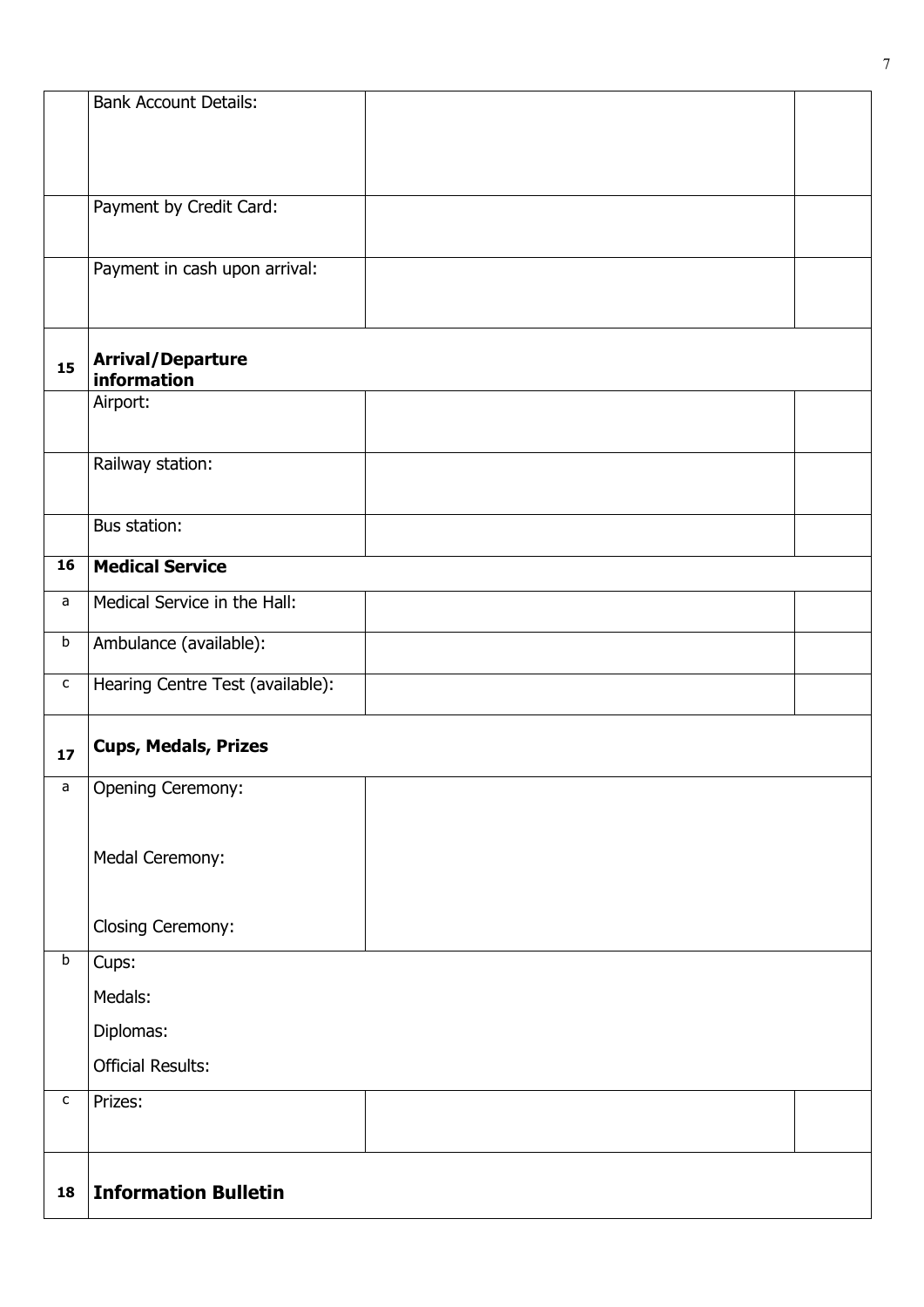|              | Country (club):                                    |        |  |
|--------------|----------------------------------------------------|--------|--|
|              | ID number:                                         |        |  |
|              | Ranking:                                           |        |  |
| 19           | Personal cards with photo<br>and different colours |        |  |
|              | Athletes:                                          |        |  |
|              | Officials (coaches, managers):                     |        |  |
|              | ICCD Representatives:                              |        |  |
|              | <b>Organizing Committee:</b>                       |        |  |
| 20           | <b>Contacts</b>                                    |        |  |
|              | E-mail:                                            | Fax:   |  |
|              | <b>Skype:</b>                                      | Oovoo: |  |
|              |                                                    |        |  |
|              |                                                    |        |  |
|              |                                                    |        |  |
| 21           | <b>Interpreters</b>                                |        |  |
|              |                                                    |        |  |
| a            | International Sign Language                        |        |  |
|              | Interpreters                                       |        |  |
|              |                                                    |        |  |
| $\sf b$      | Sign Language Interpreters                         |        |  |
|              |                                                    |        |  |
| 22           | <b>Miscellaneous</b>                               |        |  |
|              |                                                    |        |  |
| $\mathsf a$  |                                                    |        |  |
|              | City Map                                           |        |  |
|              |                                                    |        |  |
| $\sf b$      | Sponsorships                                       |        |  |
|              |                                                    |        |  |
| $\mathsf{C}$ | Media                                              |        |  |